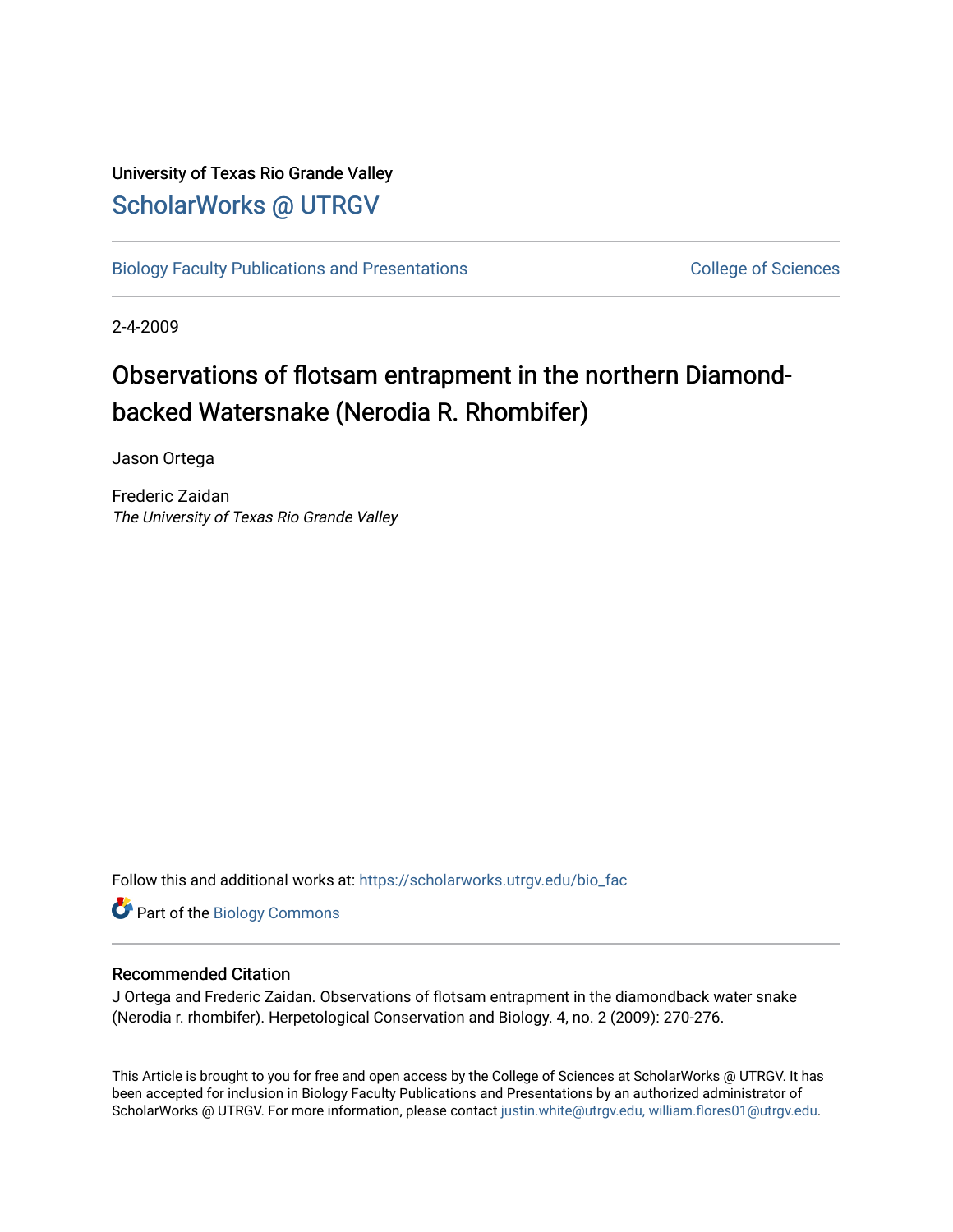## **OBSERVATIONS OF FLOTSAM ENTRAPMENT IN THE NORTHERN DIAMOND-BACKED WATERSNAKE (***NERODIA R. RHOMBIFER***)**

*JASON ORTEGA<sup>1,3</sup> AND FREDERIC ZAIDAN III<sup>1,2</sup>* 

*1 Department of Biology and Center for Subtropical Studies, University of Texas – Pan American, Edinburg, Texas 78539, USA 2 Corresponding author email: fzaidan@utpa.edu <sup>3</sup> Present Address: Department of Biological Sciences, University of Arkansas, Fayetteville, Arkansas 72701, USA* 

*Abstract***.—Small areas of protected land may act as islands of suitable habitat surrounded by human development.** 

**Although these areas receive protection, we have observed one way that the surrounding human population can still endanger the welfare of its inhabitants. During our observations of the Northern Diamond-backed Watersnake (***Nerodia r. rhombifer***) in a semi-protected nature park surrounded by human development, we encountered 13 individuals entangled with flotsam. Of the 220 juvenile through adult snakes that we captured, 12 were encircled by various types of objects (e.g., finger cots; latex sheaths that cover a single digit, dental elastics, and plastic bottle neck rings) within the first half of their body; a 13th individual was observed but was not captured. The injuries resulting from these rings ranged from superficial wounds to death. We conducted behavioral experiments to determine if entanglement was due to attraction or to incidental entrapment during activity, with the latter being more likely. Our observations show that becoming trapped in refuse may be an important source of impairment and mortality in limbless reptiles, as has been previously documented in other species.** 

*Key Words*.—conservation; litter; mortality; plastic; snakes; urban biology

#### **INTRODUCTION**

 Human impact in small semi-protected areas is difficult to control when urbanization surrounds the lands. Nearby human influence can lead to greater incidences of littering, poaching, and the destruction of grounds. The Edinburg Scenic Wetlands is one such island of semi-protected land that is located within the city of Edinburg, Hidalgo County, Texas, USA. The World Birding Center manages The Edinburg Scenic Wetlands as a subset of the Edinburg Municipal Park (managed by the city of Edinburg). The Edinburg Scenic Wetlands are semi-protected in that deleterious human activity is strongly discouraged through posted



FIGURE 1. The north pond at the Edinburg Scenic Wetlands (Edinburg, Hidalgo County, Texas, USA) . The concrete structures in the background are part of the water treatment system. (Photographed by Jason Ortega)

regulations, but is not actively monitored. There are two 4 ha ponds on the 16 ha property that are connected by a canal. One pond, at the northern end of the site and the focus of the current study, receives treated effluent wastewater from the City of Edinburg (Fig. 1). The second pond, located south of the first, receives untreated canal water. The Edinburg Scenic Wetlands acts as an island of semi-protected habitat, surrounded by residential and other disturbed habitat, which hosts a myriad of aquatic and semi-aquatic animals.

 As a by-product of an ongoing study of the population dynamics of the Northern Diamond-backed Watersnake (*Nerodia r. rhombifer*) at the Edinburg Scenic Wetlands, we have observed a way in which the surrounding human populous, through littering and/or poor trash management, has affected the well-being of these animals. Litter most typically occurs as flotsam (floating debris in the water) in the form of synthetic materials, such as plastics. Previous studies have documented the deleterious effects of flotsam on wildlife; the best documented is the ingestion and entanglement in flotsam by sea turtles (Fritts 1982; Laist 1997; Cannon 1998; Mascarenhas et al. 2004). Isolated incidents of terrestrial snakes becoming entangled in synthetic materials have been reported (Campbell 1950; Fauth and Welter 1994; Stuart et al. 2001). Excluding Platypus (*Orinithorhynchus anatinus*) entrapment reported by Serna and Williams (1998) and Northern Watersnake (*Nerodia sipedon*) entrapment (Herrington 1985; Fauth and Welter 1994; Ron Black, pers. comm. in Walley et al. 2005), no other reports of flotsam affecting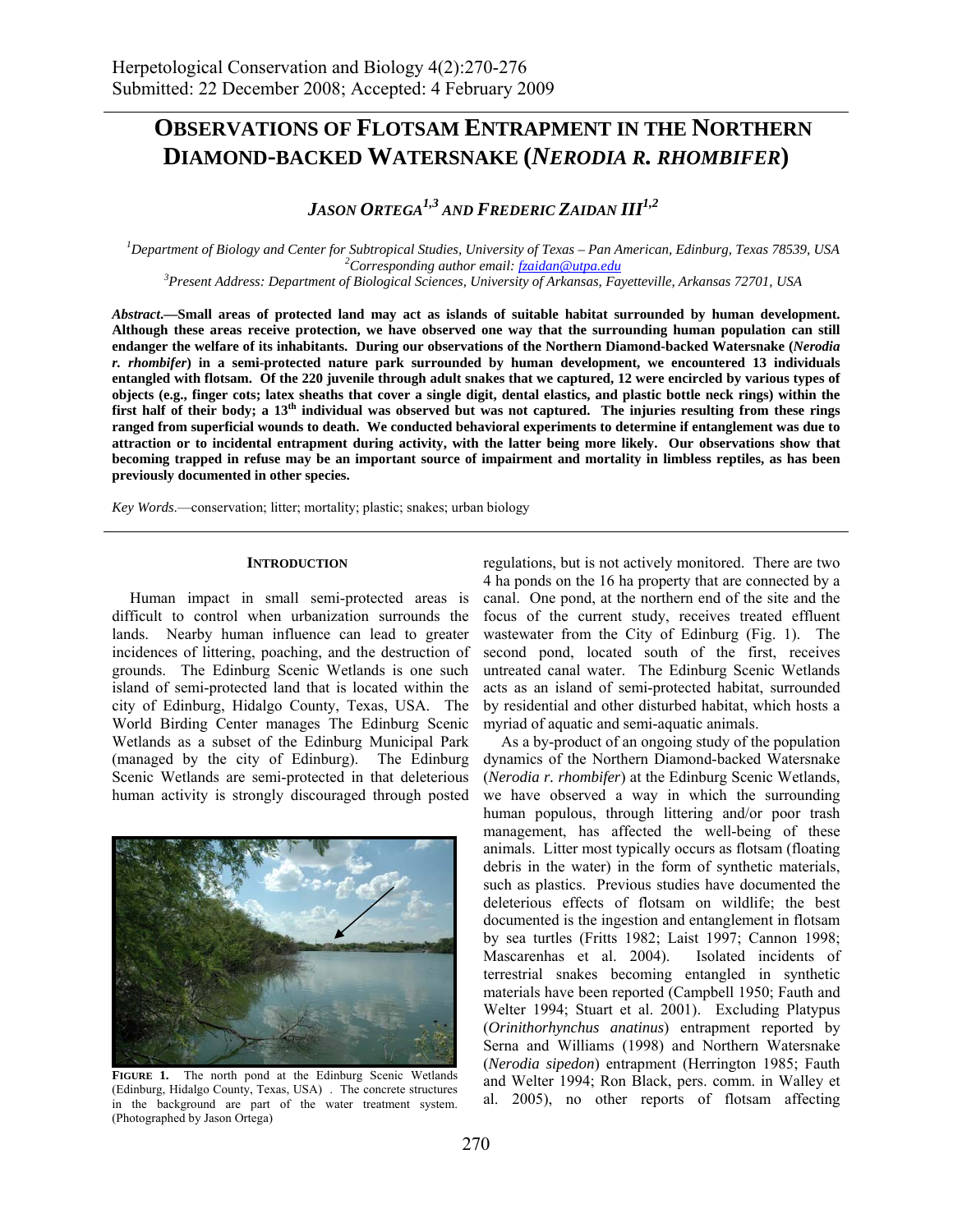freshwater tetrapods, ophidian or otherwise, apparently exist.

 We encountered 13 snakes caught in pieces of ringshaped flotsam over a three-year period. While the exact source of flotsam is unknown, we documented several instances in which objects had severely injured or led to the death of snakes. Our observations suggest that refuse entrapment may be an important source of impairment and mortality in limbless reptiles, as has been previously documented in other reptilian species. Here we present the first, multiply documented incidences of *N. rhombifer* entrapment and we attempt to elucidate why the entanglement occurs.

#### **MATERIALS AND METHODS**

 *Snake capture and processing***.—**We captured snakes entangled in flotsam either during routine searches and radio telemetry, or through donations by visitors of the Edinburg World Birding Center. Searching occurred at night, typically lasting an average of four hours (2000– 2400). We collected animals along the shoreline of the northern pond and interconnecting canal as encountered in the water. We processed all collected snakes, whether entrapped in flotsam or not, by recording mass (g), snout-vent length (SVL), tail length, head width, and head length. We used a squeeze box (Quinn and Jones 1974) and a measuring tape to measure length, with values being recorded to the nearest 0.1 cm. We used regression analysis and T-tests for statistical comparisons at an alpha level of 0.05.

We measured the snout to wound distance of flotsamentrapped individuals with a tape measure, as well as body width and height anterior to, at, and posterior to the wound (taken with digital calipers; VWR International, West Chester, Pennsylvania, USA, to the nearest 0.1 mm). Body measurements taken anterior and posterior

to the wound were measured 1–2 cm away from the wound. We removed the flotsam item from the snake and the treated the wound by the application of a topical antibiotic. The internal inner diameter of each flotsam item was measured using digital calipers and the item was saved. We euthanized any animal judged to be in poor condition (extreme emaciation and lethargy) with an overdose of Halothane. Snakes deemed releasable had a microchip (AVID, Folsom, Louisiana, USA) inserted into the body cavity for future identification and were released at their point of capture.

*Behavioral trials.***—**We used snakes collected from the Edinburg Scenic Wetlands that were not entangled in flotsam in behavioral trials. We wanted to determine if *N. rhombifer* entanglement was due to attraction toward refuse or due to incidental entrapment during activity. The role of a perch (a branch) in entanglement was also examined: would the branch aid the animal in freeing itself or would it promote entrapment, as the animal slithers around it? Fifty-four individual snakes (juvenile to young adult) were placed in one of two treatments: each consisted of a 10-gallon aquarium filled with  $\sim$  9 L of water that had either a random number of flotsam (one to six) only or a random number of flotsam and a branch that emerged from the water. The experimental flotsam items were plastic bottleneck rings and finger cots of various colors and of appropriate sizes for the tested snakes (appropriate items had a diameter less than the thickest part of the animal being tested). Photoperiod was 12L:12D and temperature was  $24^{\circ}$  ± 2°C. The snakes remained in the aquaria for 24 hours and then the snake was freed from the item (if necessary). During the course of the 24 hours, each snake was observed at various times to ensure the animal's safety. A Fisher's exact test (Zar 1984) was used to analyze the resulting data.

**TABLE 1.** Summary of the processing data from the Northern Diamond-backed Watersnake (*Nerodia r. rhombifer*) at the Edinburg Scenic Wetlands (Edinburg, Hidalgo County, Texas, USA) in this study; OID = object inner diameter, DAW = snake diameter anterior to wound, WD = wound diameter, DPW = snake diameter posterior to wound.

| Snake | <b>Sex</b> | Mass<br>(g) | <b>SVL</b><br>(cm) | Object                     | Object distance<br>from snout (cm) | <b>OID</b><br>(mm) | <b>DAW</b><br>(mm) | <b>WD</b><br>(mm) | <b>DPW</b><br>(mm) |
|-------|------------|-------------|--------------------|----------------------------|------------------------------------|--------------------|--------------------|-------------------|--------------------|
| A     | ₽          | 457.9       | 73.5               | large yellow bottle ring   | 29.8                               | 32.5               | 33.3               | 28.8              | 35.1               |
| B     |            | 276.4       | 65.1               | small white bottle ring    | 30.7                               | 25.0               | 22.0               | 21.9              | 26.6               |
| C     |            | 194.4       | 59.9               | finger cot                 | 22.2                               | 19.3               | 26.1               | 16.6              | 28.1               |
| D     | Q          | 608.9       | 85.2               | large white bottle ring    | 42.2                               | 31.4               | 31.4               | 32.1              | 34.4               |
| E     |            | 117.3       | 51.4               | purple rubber band         | 12.5                               | 17.8               | 13.9               | 17.0              | 22.1               |
| F     |            | 91.6        | 42.2               | vellow rubber band         | 15.9                               | 15.5               | 16.7               | 17.1              | 17.6               |
| G     | Q          | 846.0       | 82.1               | blue bottle ring           | 15.7                               | 34.5               | 32.0               | 29.3              | 37.7               |
| H     |            | 116.2       | 48.6               | white bottle ring          | 8.5                                | 13.0               | 11.9               | 12.8              | 13.7               |
|       | ♀          | 930.6       | 88.9               | standard rubber band       | 30.2                               | 35.1               | 30.9               | 32.0              | 36.9               |
|       | ¥          | 377.4       | 75.3               | white bottle ring          | 34.2                               | 31.0               | 29.7               | 25.0              | 31.9               |
| K     | Â          | 262.1       | 63.3               | juice carton pull tab ring | 17.6                               | 22.4               | 23.9               | 17.5              | 21.0               |
| ┻     |            | 600.9       | 79.2               | blue bottle ring           | 20.5                               | 33.8               | 29.2               | 28.7              | 33.9               |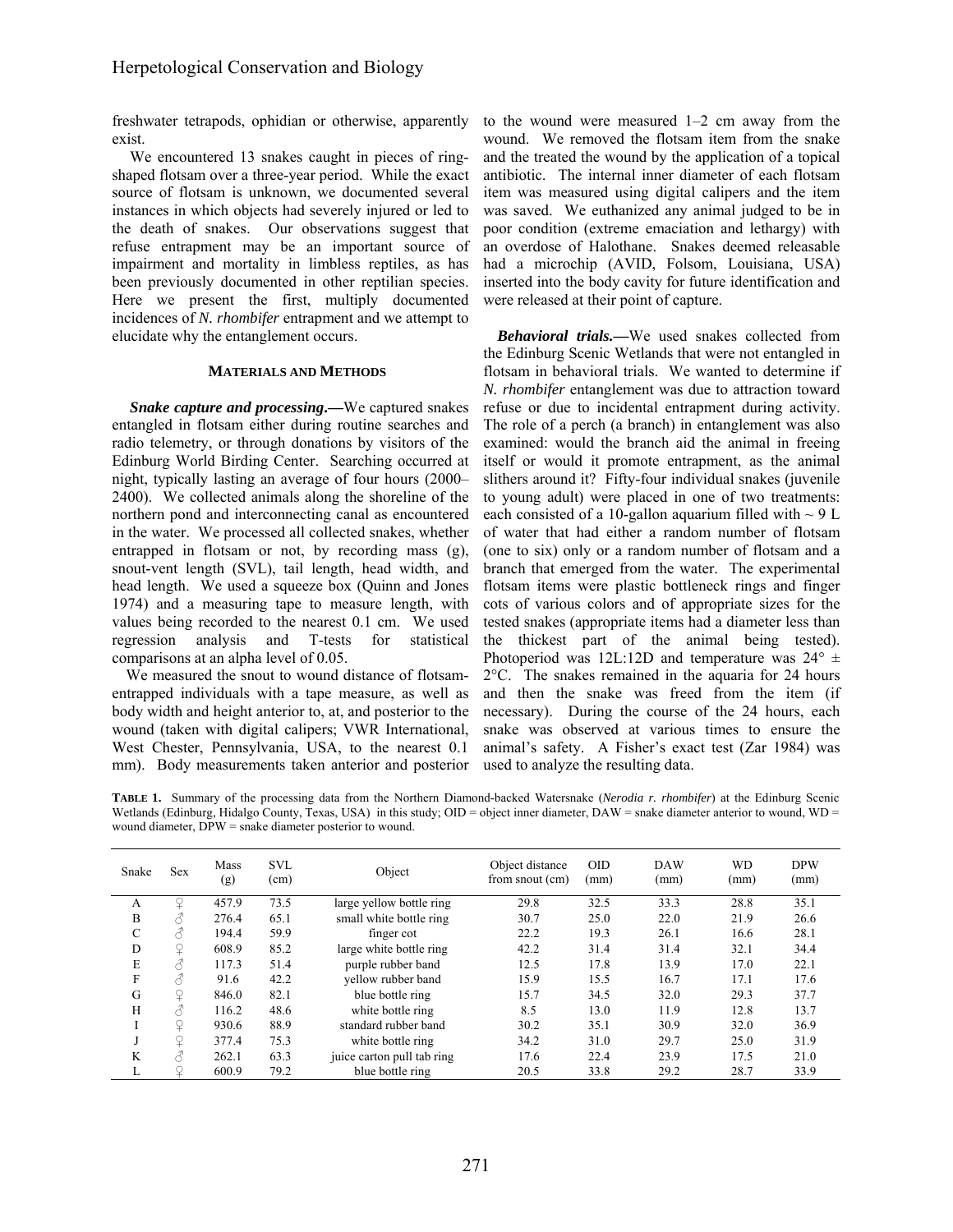

**FIGURE 2.** Examples of ring-shaped flotsam that were removed from around the bodies of Northern Diamond-backed Watersnake (*Nerodia r. rhombifer*) captured in the Edinburg Scenic Wetlands, Edinburg, Hidalgo County, Texas, USA. (Photographed by Jason Ortega)

#### **RESULTS**

We captured 220 animals as part of the ongoing study, with 12 animals entangled in ring shaped flotsam within the first one-half of their snout-vent length (Table 1). Seven of the flotsam items were plastic bottle rings used to secure the bottle cap to a soda or water bottle; two were dental elastics or similar rubber bands; one was a finger cot; one was a pull-tab from a juice carton; and one was a standard rubber band (Fig. 2). The ring size was positively associated with snake size (ring size in  $mm = 0.4201(SVL in cm) - 5.3101; R<sup>2</sup> = 0.8679.$ 

The severity of the wounds was variable (Fig. 3). Of the 12 captured snakes that were entangled, all but two were released after having their items removed; one animal was euthanized in the laboratory and one individual was found dead (snakes E and K, respectively). The dead and euthanized animals had nearly complete blockage of their esophagi with rotting fish masses (Fig. 4). Necropsies of both snakes showed that the flotsam rings impaired the passage of ingesta through the gastrointestinal tract, as there was an accumulation of rotting fish just anterior to the ring. There was clearly one fish caught in the gastrointestinal tract just anterior to the ring in snake K. In snake E, there was a bolus made up of several fish present, which

was the cause of the large mass just anterior to the flotsam ring.

Flotsam entrapment occurred equally in males and females. There was no overlap in the sizes (mass and SVL) of entrapped males and females (Fig. 5) and the difference in sizes between males and females was statistically significant (T-tests, all *P* < 0.002). Entrapped males and females comprised the  $53<sup>rd</sup>-82<sup>nd</sup>$ and  $67<sup>th</sup>-82<sup>nd</sup>$  percentiles, respectively, of their sex's size distribution. When compared to the overall population, the majority of the entrapped snakes showed a poorer body condition (indicated by falling below the lengthmass regression line; Fig. 5). On average entrapped snakes were 13% and 7% lighter, than expected for females and males, respectively, for a given SVL from this population (non-significant sex effect based on Ttests of the length-mass residuals, all  $P > 0.503$ ).

One individual found entangled had been previously captured before it became trapped in flotsam (K). At the time of initial capture, snake K had a mass of 257.8 g and a SVL of 61.0 cm. He was found dead and entangled in flotsam nearly three months later with no appreciable change in size. Two animals that were freed from flotsam and released were recaptured (snakes A and J). Snake A was recaptured eight months after she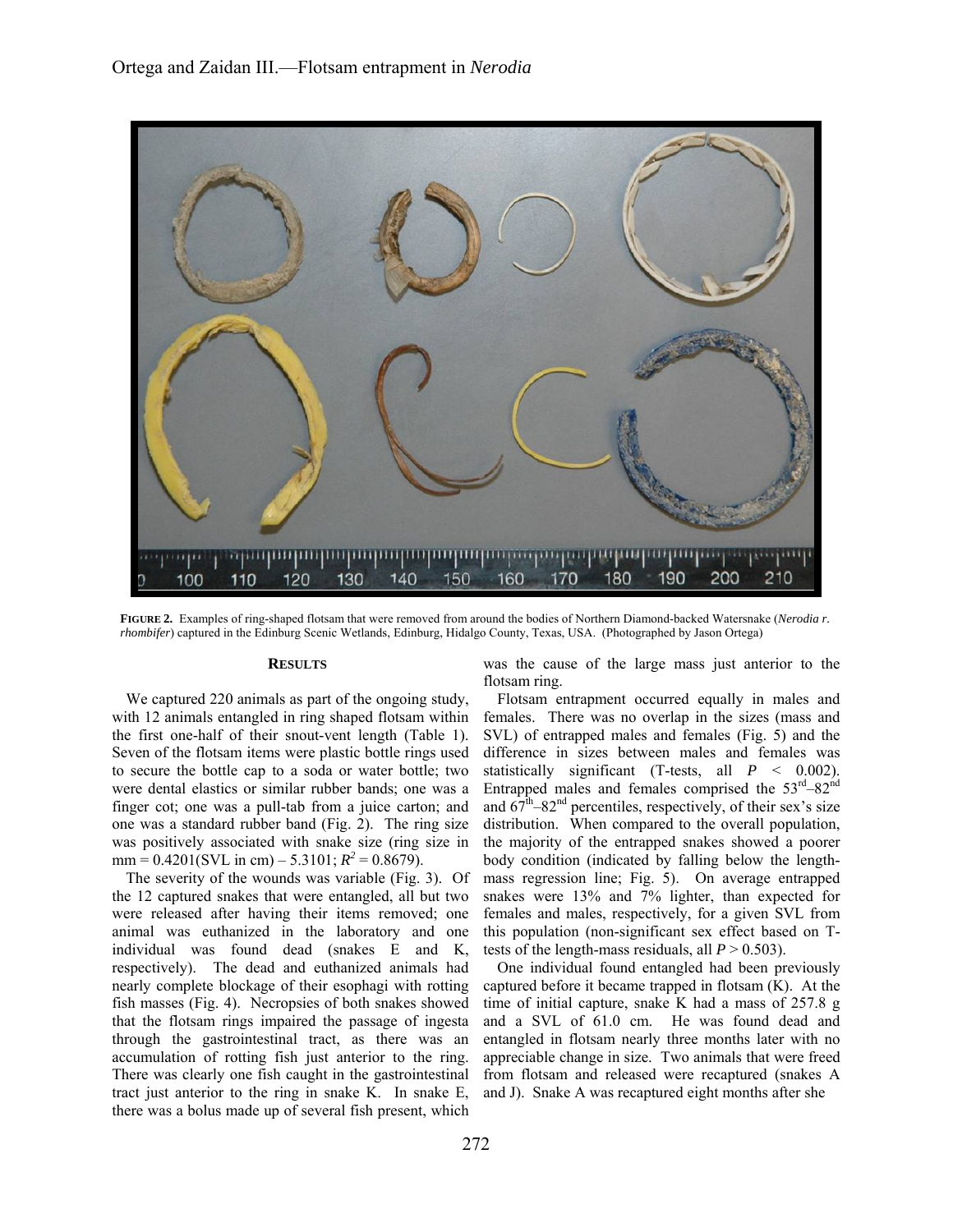

**FIGURE 3.** Examples of *Nerodia r. rhombifer* from Edinburg Scenic Wetlands, Edinburg, Hidalgo County, Texas, USA, entangled in flotsam (upper panels) and the resulting wounds (lower panels). The letters correspond to the snake's identification used in Table 1. (Photographed by Jason Ortega)

was flotsam-free and released. In that time, her mass nearly doubled (from 457.9 to 774.3 g) and she grew to 80.8 cm, an increase of 7.3 cm. Snake J was recaptured a year after release and gained 112.3 g for a total mass of 489.7 g (with no increase in length).

 The behavioral trials yielded the following results: three of 27 snakes became entangled in flotsam when just flotsam was present and two of 27 became entangled in flotsam when a branch was included (no significant branch effect; Fisher's exact test,  $P = 1.0$ ). These values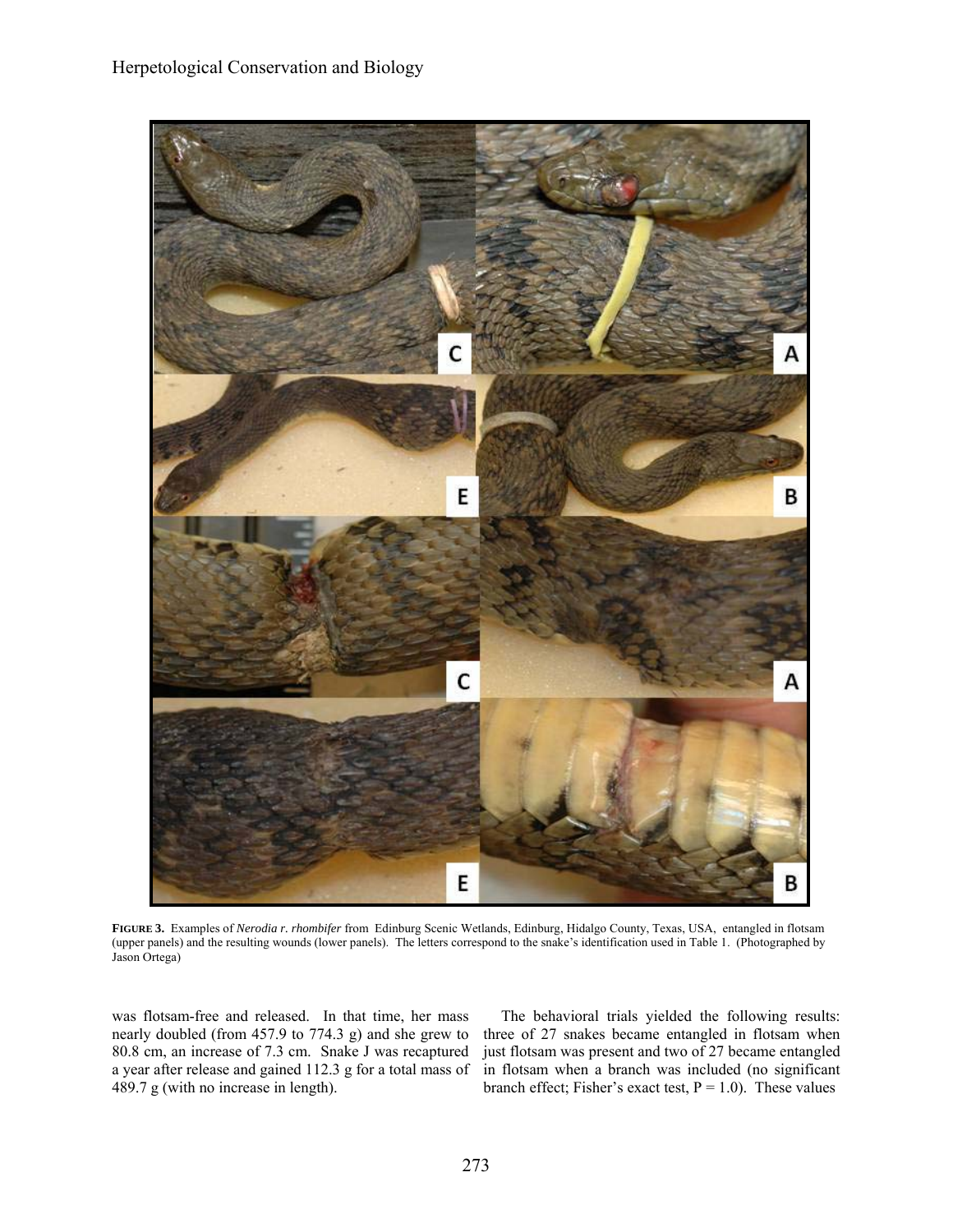

**FIGURE 4.** Results of the necropsies of Northern Diamond-backed Watersnakes (*Nerodia r. rhombifer*) E and K at the Edinburg Scenic Wetlands (Edinburg, Hidalgo County, Texas, USA). Anterior is to the left for snake E and to the right for snake K. The arrow indicates where the flotsam rings were located. (Photographed by Jason Ortega)

only show the entrapment of animals at the 24-hour mark. It was noted that in both treatments, some individuals did become temporarily entangled in the flotsam, but by the 24-hour mark had freed themselves of the item. One snake became entrapped in three flotsam rings during the test period. Overall, approximately 9% of the snakes became entangled in the behavioral trials.

#### **DISCUSSION**

 Reports of snake entanglement have been limited for the most part to plastic and metal fencing or netting materials (*Coluber constrictor*, *Crotalus atrox*, *Elaphe obsoleta*, *Lampropeltis getula* and *L. triangulum*, *Masticophis flagellum*, *Nerodia sipedon*, *Pituophis catenifer*, and *Sistrurus catenatus*; Fauth and Welter 1994; Stuart et al. 2001; Bonine et al. 2004; Walley et al. 2005 and citations therein) and a beer can (*Nerodia sipedon*; Herrington 1985). The majority of these studies implicate either incidental entrapment or entrapment during foraging events. Lutterschmidt and Schaefer (1996) further demonstrated the ability of avian mist nets to be an effective means of capturing semiaquatic snake species. Our observations represent the first report of plastic or rubber ring entrapment by any snake species, aquatic or not. Interestingly, our observations closely reflect those reported for the Platypus (Serna and Williams 1998).

Injuries resulting from flotsam constriction vary depending on several factors: how long the snake has been entangled, its age at entanglement, where on the animal's body the item is caught, what the item is made of, and the size of the item (circumference). Short-term entrapment causes minor abrasions, particularly with

plastic bottle rings that have an abrasive inner surface. If the animal is a full-grown adult and the item is somewhat loose, injuries are typically limited to skin abrasion (e.g., snake B). Acute entrapment with an elastic item causes injury in the form of a furrow of bent scales and some necrosis of the skin. Very small items that fit tightly on an animal can cause a great deal of internal injury in a small amount of time. Severe constriction of the body cavity along the first quarter of the animal's length can greatly impair the feeding capabilities of these animals (e.g., snakes E and K). Chronic entrapment of young snakes can cause severe indentations in the body cavity as seen in snake C (Fig. 3).

The behavioral trials offered contextual information of how and why these snakes become entangled. The data suggest that these animals are not inherently attracted to the flotsam. If animals are drawn to flotsam items for some reason, we would expect to observe a higher incidence of entanglement in the trials. During both treatments, more individuals were seen with rings around their bodies than were found entangled at the 24 hour mark. This suggests that when snakes initially encounter a ring around their body, they may attempt to free themselves of the object. The snakes can free themselves of the flotsam with or without the presence of an object for leverage. The substrate available to these animals also seems to have no affect on how often they become entangled in flotsam; with or without places to perch, the majority of the animals tested did not become entangled. An attempt was made to test if the animals became entangled during a predatory event but their refusal to eat live ornamental fish prevented any data from being collected. Thus, the most likely cause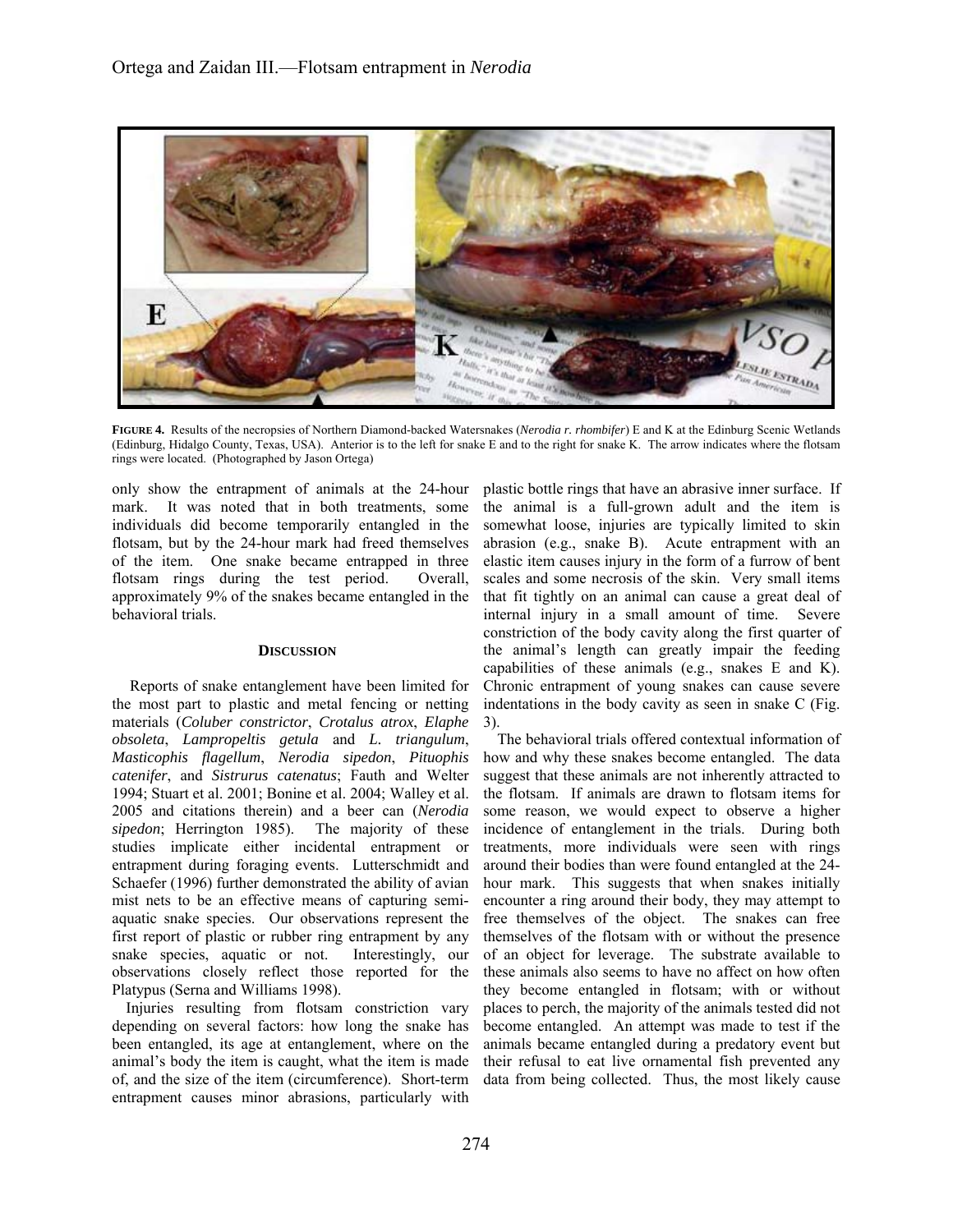

**FIGURE 5.** Length-mass regressions for female and male *Nerodia r. rhombifer* at the Edinburg Scenic Wetlands, Edinburg, Hidalgo County, Texas, USA ( $N = 77$  of each sex) and locations of flotsam items on the entrapped snakes. Note the overall lower body condition of entrapped snakes and the lack of overlap in the size distribution between the sexes.

of their entrapment is due to random encounters with flotsam.

It is clear that flotsam items have a great effect on entangled animals. Based on limited recapture data, it appears that these animals rapidly improve their body condition after being freed from entanglement. Snake A doubled in mass in eight months while also growing longer in length, a feat not commonly seen in adult females of this species. Snake J also gained mass and her overall body condition did improve after flotsam removal. In addition to increases in body size, reproduction is possible after entrapment. Two other snakes (not reported here) from the population had scars consistent with ring entrapment, were gravid at the time of capture, and successfully produced small litters. The true benefit of being "flotsam-free" will become clearer as recaptures increase. The incidence of these animals being caught in flotsam may be far greater than we have recorded. There is the distinct possibility that injury due to flotsam may be a great source of mortality in this otherwise highly productive system.

What remains unclear is the source of the flotsam. The wide array of objects suggests that the flotsam may be coming in from the treated effluent wastewater that feeds the pond (Fig. 1). The sparse number of plastic bottles found within the pond suggests that littering by park patrons is not the major contributor of flotsam. As we continue monitoring the situation locally, we encourage others to be observant for similar deleterious situations in their focal populations.

*Acknowledgements.*—We wish to thank Marisa Oliva and the staff of the Edinburg Scenic Wetlands for access to the park and assistance in spotting entrapped snakes. We also wish to acknowledge the entire Zaidan Lab (especially Javier de León and Joana Cordoba), and Laura Zaidan for assisting in various aspects of the study and Kristine Lowe for her critical reading of earlier drafts. The animals were collected under TX P&W Scientific Collecting Permit (SPR-1003-325) to Frederic Zaidan III and the UTPA IACUC approved the studies. This is publication number CSS 2009-01 of the UTPA Center for Subtropical Studies.

#### **LITERATURE CITED**

Bonine, K.E., E.W. Stitt, G.L. Bradley, and J.J. Smith. 2004. *Crotalus atrox* (Western Diamond Backed Rattlesnake) entrapment and opportunistic courtship. Herpetological Review 35:176–177.